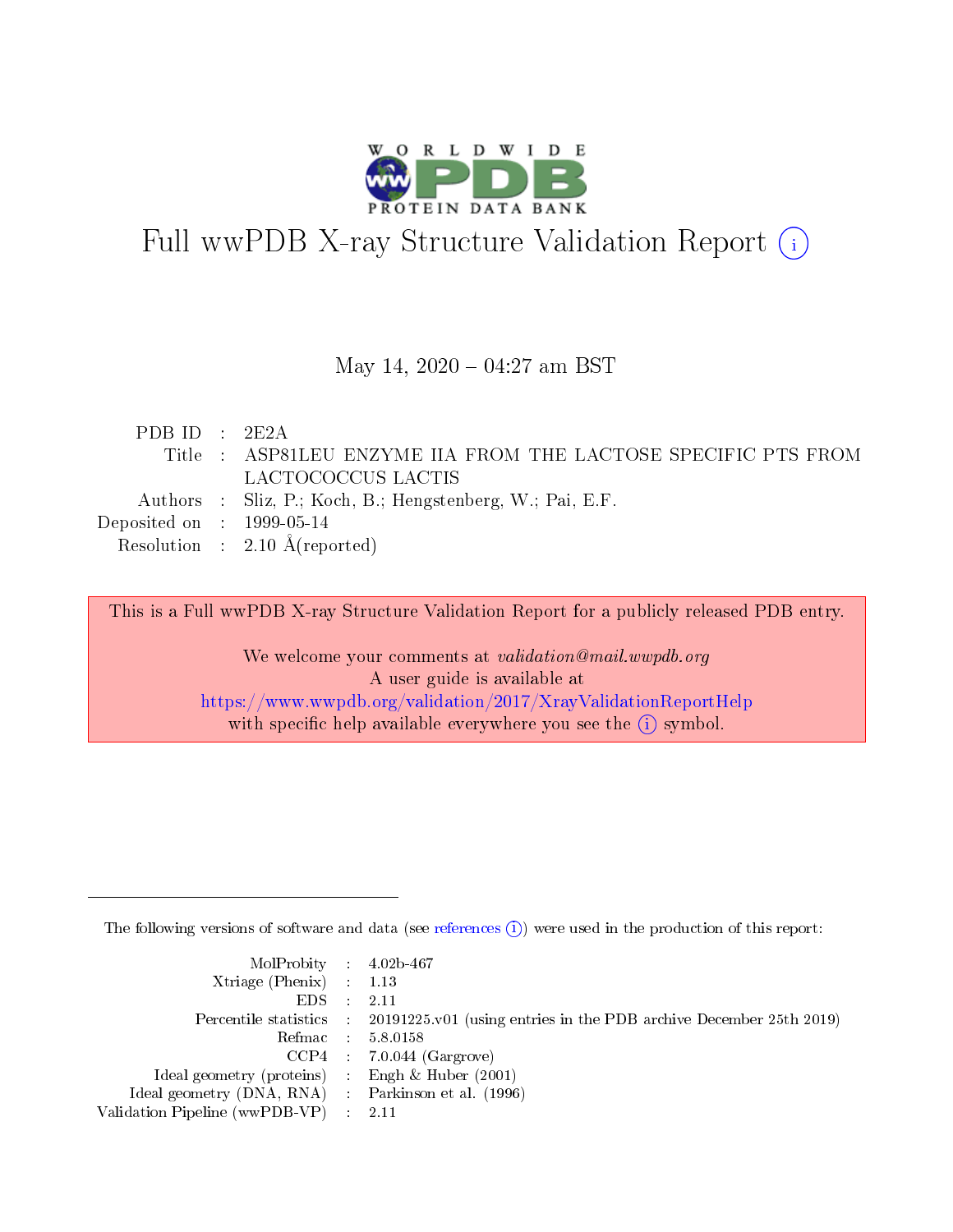# 1 [O](https://www.wwpdb.org/validation/2017/XrayValidationReportHelp#overall_quality)verall quality at a glance  $(i)$

The following experimental techniques were used to determine the structure: X-RAY DIFFRACTION

The reported resolution of this entry is 2.10 Å.

Percentile scores (ranging between 0-100) for global validation metrics of the entry are shown in the following graphic. The table shows the number of entries on which the scores are based.



| Metric                | Whole archive<br>$(\#\text{Entries})$ | Similar resolution<br>$(\#\text{Entries}, \text{resolution range}(\text{\AA}))$ |
|-----------------------|---------------------------------------|---------------------------------------------------------------------------------|
| $R_{free}$            | 130704                                | $5197(2.10-2.10)$                                                               |
| Clashscore            | 141614                                | $5710(2.10-2.10)$                                                               |
| Ramachandran outliers | 138981                                | $5647 (2.10-2.10)$                                                              |
| Sidechain outliers    | 138945                                | $5648(2.10-2.10)$                                                               |
| RSRZ outliers         | 127900                                | $5083(2.10-2.10)$                                                               |

The table below summarises the geometric issues observed across the polymeric chains and their fit to the electron density. The red, orange, yellow and green segments on the lower bar indicate the fraction of residues that contain outliers for  $>=3, 2, 1$  and 0 types of geometric quality criteria respectively. A grey segment represents the fraction of residues that are not modelled. The numeric value for each fraction is indicated below the corresponding segment, with a dot representing fractions  $\epsilon=5\%$  The upper red bar (where present) indicates the fraction of residues that have poor fit to the electron density. The numeric value is given above the bar.

| Mol |        | $Chain$   Length | Quality of chain  |     |                  |
|-----|--------|------------------|-------------------|-----|------------------|
|     | $\cup$ | 105              | 4%<br>79%         | 19% | $\bullet\bullet$ |
|     |        | 105              | 5%<br>82%         | 17% |                  |
|     |        | 105              | 10%<br>23%<br>69% |     | 6%               |

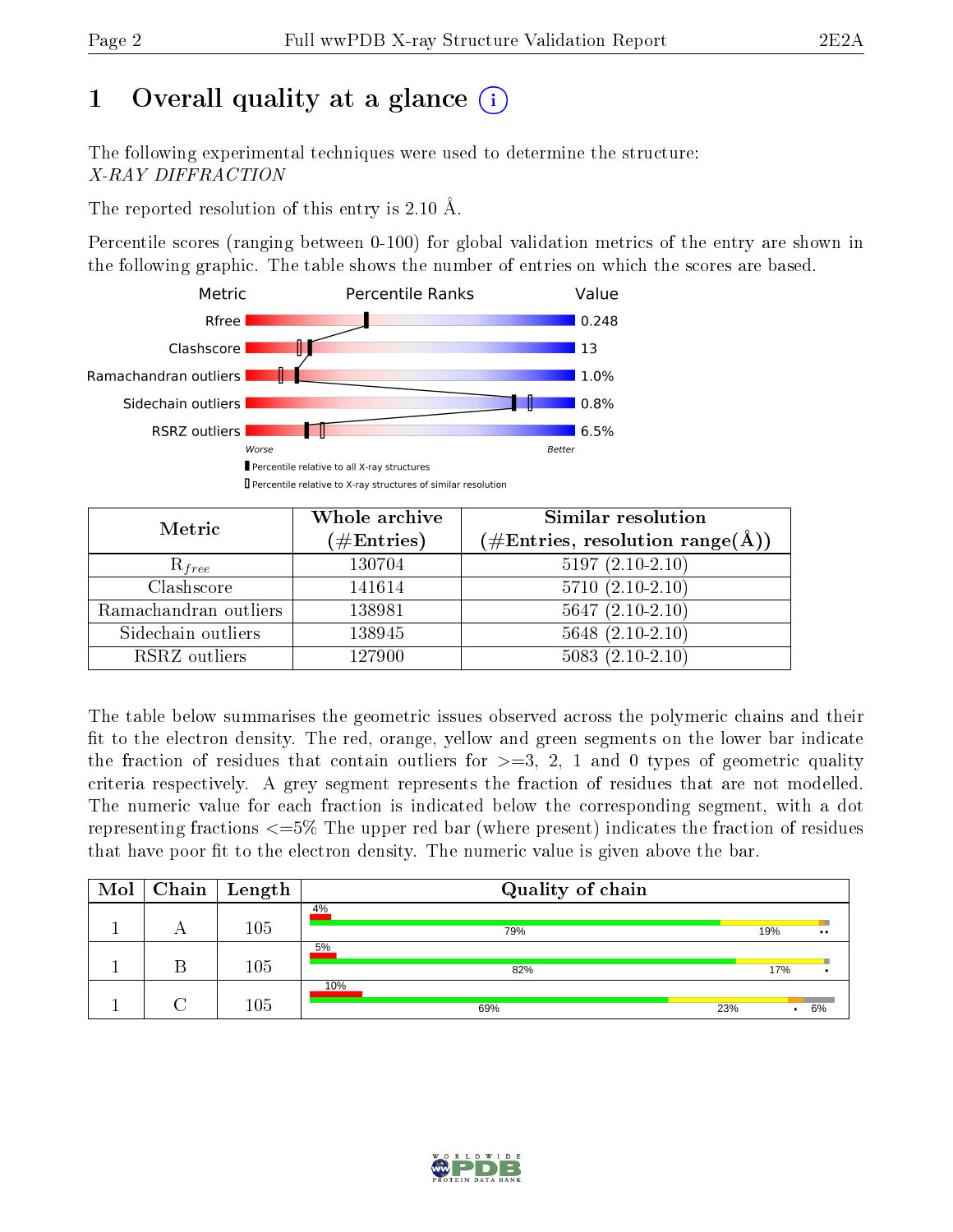# 2 Entry composition (i)

There are 2 unique types of molecules in this entry. The entry contains 2508 atoms, of which 0 are hydrogens and 0 are deuteriums.

In the tables below, the ZeroOcc column contains the number of atoms modelled with zero occupancy, the AltConf column contains the number of residues with at least one atom in alternate conformation and the Trace column contains the number of residues modelled with at most 2 atoms.

| Mol |    | Chain   Residues | Atoms   |                |         |                  |  | ZeroOcc   AltConf   Trace |  |
|-----|----|------------------|---------|----------------|---------|------------------|--|---------------------------|--|
|     |    | 104              | Total   | $-C$           | -N      |                  |  |                           |  |
|     |    |                  | 789     | 494            | 135 153 |                  |  |                           |  |
|     |    |                  | Total C |                | -N-     | $\left( \right)$ |  |                           |  |
|     |    | 104              | 789     | 494            | 135 153 |                  |  |                           |  |
|     |    |                  | Total   | $\overline{C}$ | N.      | $\left( \right)$ |  |                           |  |
|     | 99 | 757              | 477     | 129            | 144     |                  |  |                           |  |

• Molecule 1 is a protein called PROTEIN (ENZYME IIA).

There are 3 discrepancies between the modelled and reference sequences:

| Chain | Residue | $\mid$ Modelled | Actual      | Comment             | <b>Reference</b>   |
|-------|---------|-----------------|-------------|---------------------|--------------------|
|       |         | LEU             | A SP        | ENGINEERED MUTATION | . UNP P23532       |
|       |         | LEU             | $\Delta$ SP | ENGINEERED MUTATION | ∟UNP P23532 -      |
|       |         | LEU             | A SE        | ENGINEERED MUTATION | <b>TINP P23532</b> |

• Molecule 2 is water.

| Mol | Chain   Residues | Atoms               | ZeroOcc   AltConf |
|-----|------------------|---------------------|-------------------|
| 2   | 67               | Total O<br>67<br>67 |                   |
| 2   | -71              | Total<br>71<br>71   |                   |
| 2   | 35               | Total<br>35<br>35   |                   |

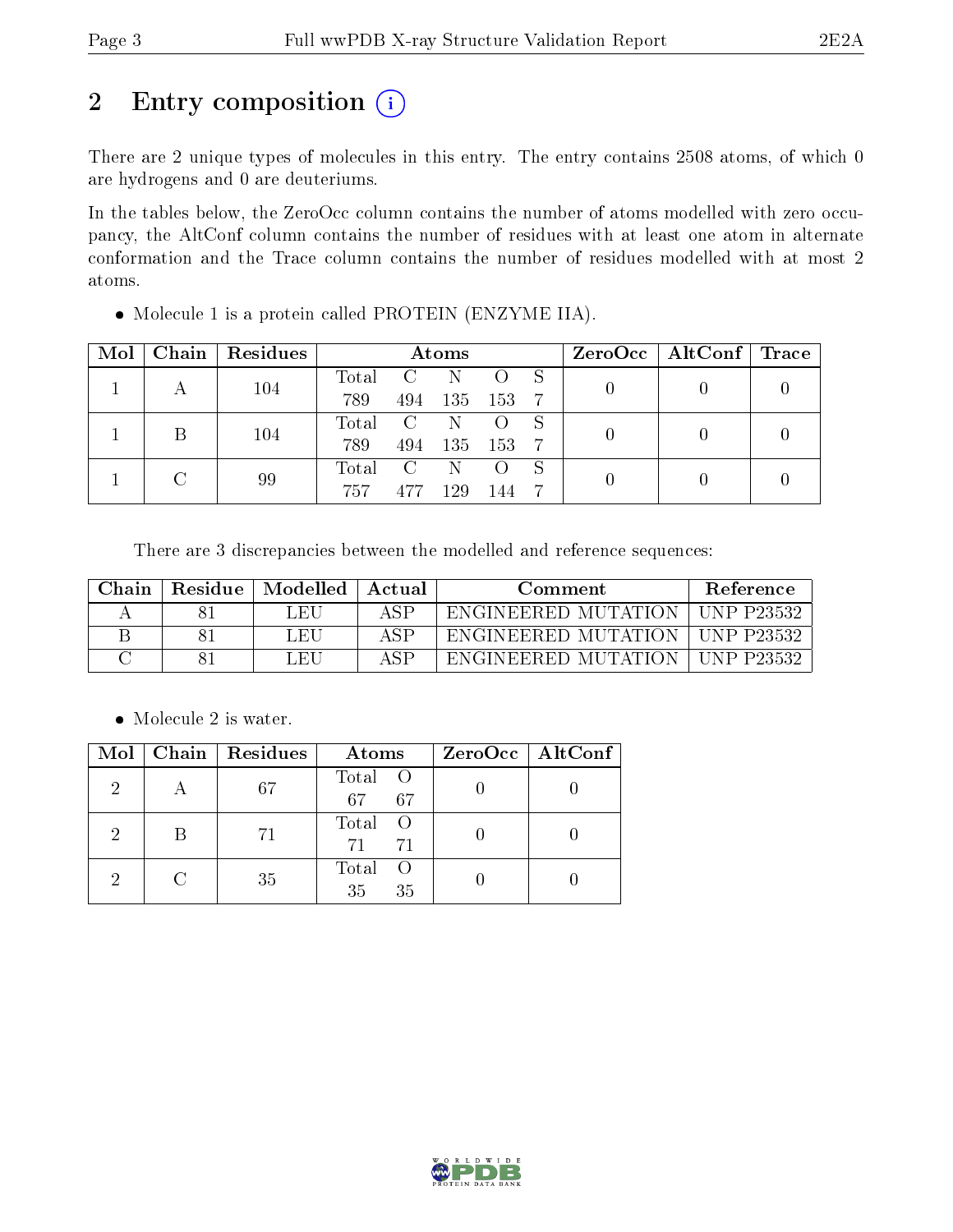# 3 Residue-property plots  $(i)$

These plots are drawn for all protein, RNA and DNA chains in the entry. The first graphic for a chain summarises the proportions of the various outlier classes displayed in the second graphic. The second graphic shows the sequence view annotated by issues in geometry and electron density. Residues are color-coded according to the number of geometric quality criteria for which they contain at least one outlier: green  $= 0$ , yellow  $= 1$ , orange  $= 2$  and red  $= 3$  or more. A red dot above a residue indicates a poor fit to the electron density (RSRZ  $> 2$ ). Stretches of 2 or more consecutive residues without any outlier are shown as a green connector. Residues present in the sample, but not in the model, are shown in grey.



• Molecule 1: PROTEIN (ENZYME IIA)

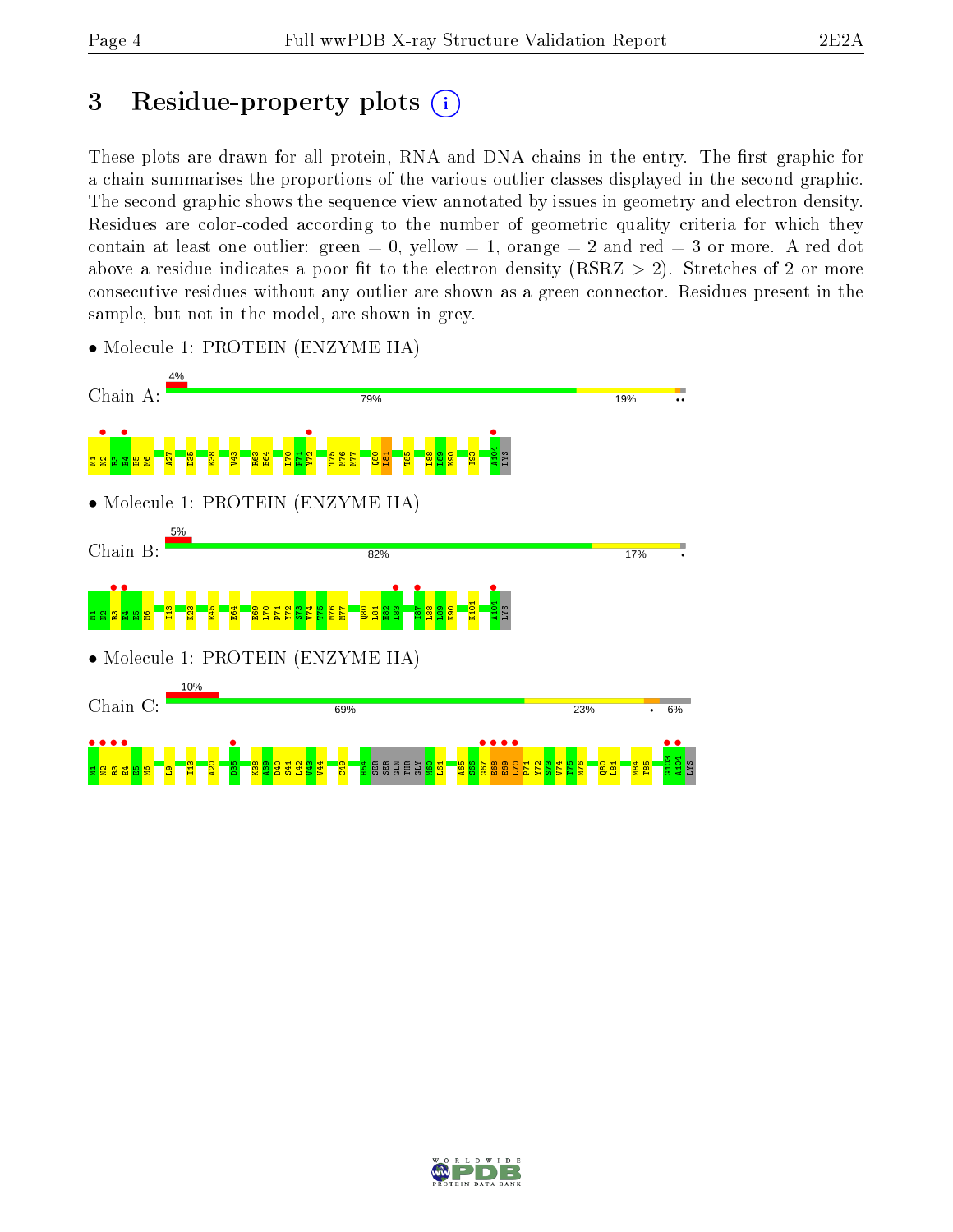# 4 Data and refinement statistics  $(i)$

| Property                                                         | Value                                             | Source     |
|------------------------------------------------------------------|---------------------------------------------------|------------|
| Space group                                                      | P 41 21 2                                         | Depositor  |
| Cell constants                                                   | 87.96Å 79.84Å<br>$87.96\text{\AA}$                | Depositor  |
| a, b, c, $\alpha$ , $\beta$ , $\gamma$                           | $90.00^\circ$<br>$90.00^\circ$<br>$90.00^{\circ}$ |            |
| Resolution $(A)$                                                 | 20.00<br>$-2.10$                                  | Depositor  |
|                                                                  | 35.29<br>$-2.10$                                  | <b>EDS</b> |
| % Data completeness                                              | $\overline{99.2}$ (20.00-2.10)                    | Depositor  |
| (in resolution range)                                            | $99.2(35.29-2.10)$                                | <b>EDS</b> |
| $R_{merge}$                                                      | (Not available)                                   | Depositor  |
| $\mathrm{R}_{sym}$                                               | 0.04                                              | Depositor  |
| $\langle I/\sigma(I) \rangle^{-1}$                               | 3.71 (at $2.10\text{\AA}$ )                       | Xtriage    |
| Refinement program                                               | <b>CNS</b>                                        | Depositor  |
| $R, R_{free}$                                                    | 0.198,<br>0.249                                   | Depositor  |
|                                                                  | 0.204,<br>0.248                                   | DCC        |
| $R_{free}$ test set                                              | $1838$ reflections $(9.83\%)$                     | wwPDB-VP   |
| Wilson B-factor $(A^2)$                                          | 39.0                                              | Xtriage    |
| Anisotropy                                                       | 0.192                                             | Xtriage    |
| Bulk solvent $k_{sol}(\text{e}/\text{A}^3), B_{sol}(\text{A}^2)$ | 0.37, 50.6                                        | <b>EDS</b> |
| L-test for twinning <sup>2</sup>                                 | $< L >$ = 0.50, $< L2$ > = 0.33                   | Xtriage    |
| Estimated twinning fraction                                      | $\overline{\text{No}}$ twinning to report.        | Xtriage    |
| $F_o, F_c$ correlation                                           | 0.95                                              | <b>EDS</b> |
| Total number of atoms                                            | 2508                                              | wwPDB-VP   |
| Average B, all atoms $(A^2)$                                     | 43.0                                              | wwPDB-VP   |

Xtriage's analysis on translational NCS is as follows: The largest off-origin peak in the Patterson function is  $6.68\%$  of the height of the origin peak. No significant pseudotranslation is detected.

<sup>&</sup>lt;sup>2</sup>Theoretical values of  $\langle |L| \rangle$ ,  $\langle L^2 \rangle$  for acentric reflections are 0.5, 0.333 respectively for untwinned datasets, and 0.375, 0.2 for perfectly twinned datasets.



<span id="page-4-1"></span><span id="page-4-0"></span><sup>1</sup> Intensities estimated from amplitudes.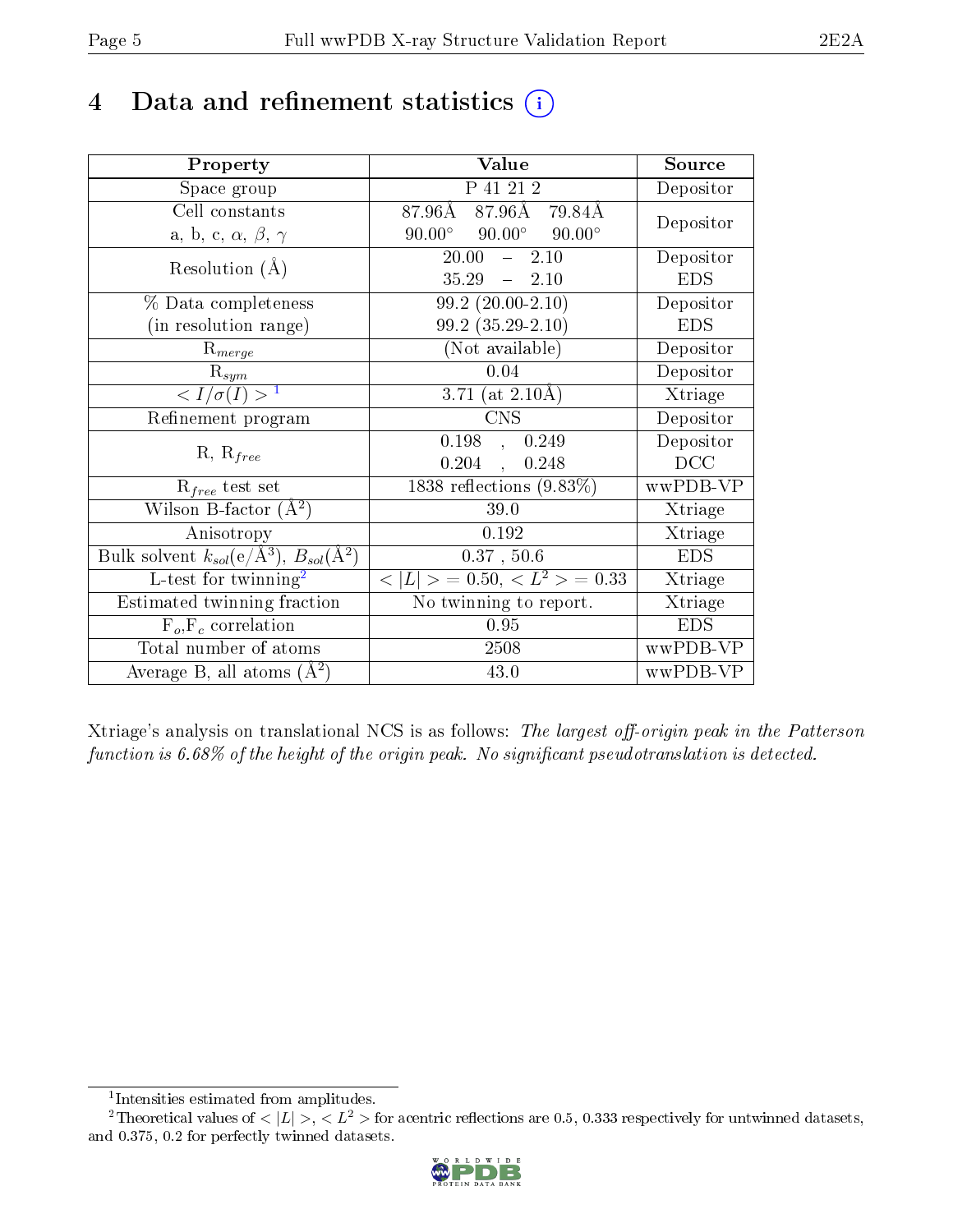# 5 Model quality  $(i)$

## 5.1 Standard geometry  $(i)$

The Z score for a bond length (or angle) is the number of standard deviations the observed value is removed from the expected value. A bond length (or angle) with  $|Z| > 5$  is considered an outlier worth inspection. RMSZ is the root-mean-square of all Z scores of the bond lengths (or angles).

| Mol | Chain         |      | Bond lengths  | Bond angles |           |
|-----|---------------|------|---------------|-------------|-----------|
|     |               | RMSZ | $\# Z  > 5$   | RMSZ        | # $ Z >5$ |
| 1.  |               | 0.43 | 0/799         | 0.56        | 0/1074    |
| 1   | В             | 0.46 | /799          | 0.58        | 0/1074    |
| 1.  | $\mathcal{C}$ | 0.41 | 0/766         | 0.59        | 0/1028    |
| AĦ  | All           | 0.43 | $^\prime2364$ | 0.57        | /3176     |

There are no bond length outliers.

There are no bond angle outliers.

There are no chirality outliers.

There are no planarity outliers.

### 5.2 Too-close contacts (i)

In the following table, the Non-H and H(model) columns list the number of non-hydrogen atoms and hydrogen atoms in the chain respectively. The H(added) column lists the number of hydrogen atoms added and optimized by MolProbity. The Clashes column lists the number of clashes within the asymmetric unit, whereas Symm-Clashes lists symmetry related clashes.

|   |      | Mol   Chain   Non-H   $H (model)$ | H(added) |    | Clashes   Symm-Clashes |
|---|------|-----------------------------------|----------|----|------------------------|
|   | 789  |                                   | 793      | 25 |                        |
| В | 789  |                                   | 793      | 28 |                        |
|   | 757  |                                   | 764      | 25 |                        |
|   | 67   |                                   |          |    |                        |
| R |      |                                   |          |    |                        |
|   | 35   |                                   |          |    |                        |
|   | 2508 |                                   | 2350     | 60 |                        |

The all-atom clashscore is defined as the number of clashes found per 1000 atoms (including hydrogen atoms). The all-atom clashscore for this structure is 13.

All (60) close contacts within the same asymmetric unit are listed below, sorted by their clash magnitude.

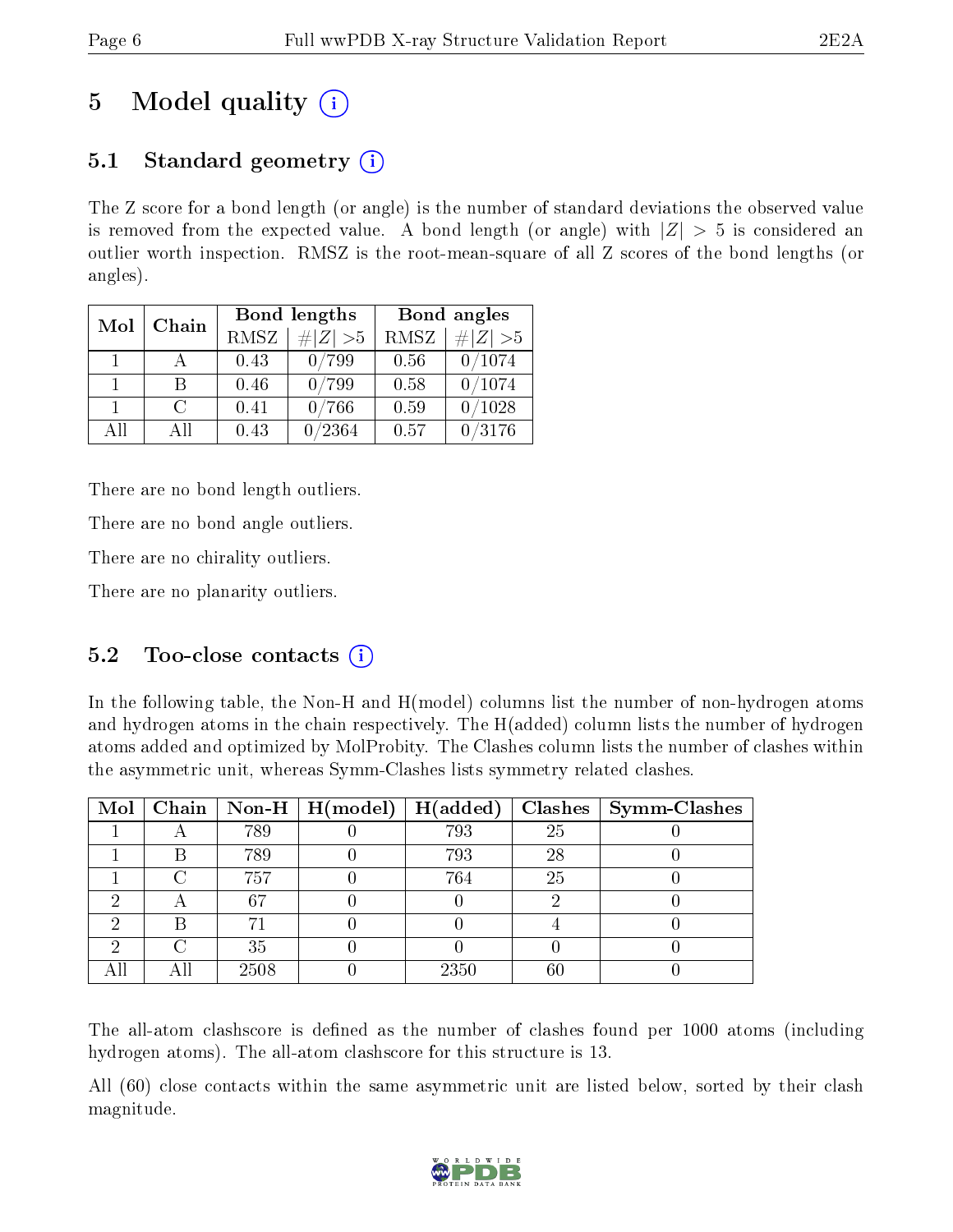| Atom-1                           | $\boldsymbol{\mathrm{Atom}\text{-}2}$ | Interatomic    | Clash         |
|----------------------------------|---------------------------------------|----------------|---------------|
|                                  |                                       | distance $(A)$ | overlap $(A)$ |
| 1:A:81:LEU:HD22                  | 1:B:81:LEU:HD21                       | 1.57           | 0.86          |
| 1:B:88:LEU:HD12                  | 1: C:85: THR:HB                       | 1.58           | 0.85          |
| 1: B:76: MET:HG3                 | 1:B:80:GLN:HE21                       | 1.45           | 0.81          |
| 1:B:76:MET:O                     | 1:B:76:MET:HE2                        | 1.83           | 0.77          |
| 1: A:81:LEU:HD12                 | 1:C:84:MET:SD                         | 2.26           | 0.75          |
| 1:C:68:GLU:HG3                   | 1:C:69:GLU:H                          | 1.53           | 0.73          |
| 1: A:77: MET:HE1                 | 1:C:72:TYR:HE1                        | 1.62           | 0.64          |
| 1: A:43: VAL:HG22                | 1:A:93:ILE:HD13                       | 1.80           | 0.64          |
| $1:A:2:ASN:H\overline{B2}$       | 1: A:5: GLU: HG3                      | 1.81           | 0.63          |
| 1:B:13:ILE:HDI2                  | 1: B:76: MET:CE                       | 2.29           | 0.61          |
| 1:C:76:MET:HE2                   | 1:C:80:GLN:HG2                        | 1.82           | 0.60          |
| 1: A:90: LYS:O                   | 1:A:93:ILE:HG22                       | 2.02           | 0.59          |
| 1:B:72:TYR:OH                    | 1:B:74:VAL:HG12                       | 2.04           | 0.58          |
| 1:C:41:SER:O                     | 1:C:44:VAL:HG22                       | 2.02           | 0.58          |
| 1:C:38:LYS:HE2                   | 1:C:42:LEU:HD11                       | 1.88           | 0.55          |
| 1: A:76:MET:HE2                  | 1:A:80:GLN:HG3                        | 1.89           | 0.54          |
| 1: A:81: LEU: HD11               | 1:C:81:LEU:HA                         | 1.90           | 0.52          |
| 1:B:64:GLU:HB2                   | 1:B:70:LEU:HD23                       | 1.91           | 0.52          |
| 1: B:80: GLN: HG2                | 2:B:147:HOH:O                         | 2.09           | $0.52\,$      |
| 1: A:77: MET:HE1                 | 1:C:72:TYR:CE1                        | 2.45           | 0.52          |
| $1:A:70:LEU:\overline{H}$        | 1:B:3:ARG:NH2                         | 2.08           | 0.51          |
| 1:C:40:ASP:O                     | 1:C:44:VAL:HG13                       | 2.10           | 0.51          |
| 1:A:88:LEU:HD21                  | 1:B:88:LEU:HD13                       | 1.91           | 0.51          |
| 1:C:65:ALA:C                     | 1:C:67:GLY:H                          | 2.14           | 0.50          |
| 1:B:101:LYS:NZ                   | 2:B:134:HOH:O                         | 2.44           | 0.49          |
| 1:A:75:THR:HA                    | 1:C:61:LEU:CD2                        | 2.43           | 0.49          |
| 1:B:6:MET:HG3                    | 1:B:71:PRO:HG2                        | 1.95           | 0.49          |
| 1: B:64: GLU:OE1                 | 1:C:74:VAL:HG12                       | 2.13           | 0.48          |
| 1: A:77: MET:CE                  | 1:C:72:TYR:CE1                        | 2.97           | 0.48          |
| 1:C:2:ASN:OD1                    | 1:C:4:GLU:HG2                         | 2.12           | 0.48          |
| 1: A:72:TYR:HE2                  | 1:C:70:LEU:O                          | 1.95           | 0.48          |
| $1:A:1:\overline{\text{MET:CE}}$ | 1: A:63:ARG:HE                        | 2.27           | 0.48          |
| 1:B:13:ILE:HD12                  | $1:B:76:MET:H\overline{E1}$           | 1.93           | 0.48          |
| 1:B:23:LYS:HE2                   | 1: B: 45: GLU: CD                     | 2.33           | 0.48          |
| 1:B:90:LYS:HD2                   | 2:B:158:HOH:O                         | 2.13           | 0.48          |
| 1:A:38:LYS:HG3                   | 2:A:132:HOH:O                         | 2.13           | 0.48          |
| 1: C:6: MET:HG3                  | 1:C:71:PRO:HG2                        | 1.96           | 0.47          |
| 1:C:2:ASN:OD1                    | 1:C:4:GLU:N                           | 2.48           | 0.46          |
| 1:B:23:LYS:HE3                   | 2:B:149:HOH:O                         | 2.15           | 0.46          |
| 1:B:76:MET:HG3                   | 1:B:80:GLN:NE2                        | 2.20           | 0.46          |
| 1: A:88: LEU:CD2                 | 1:B:88:LEU:HD13                       | 2.46           | 0.46          |
| 1: A:64: GLU:HB2                 | 1: A:70: LEU: HD23                    | 1.98           | 0.45          |

Continued on next page...

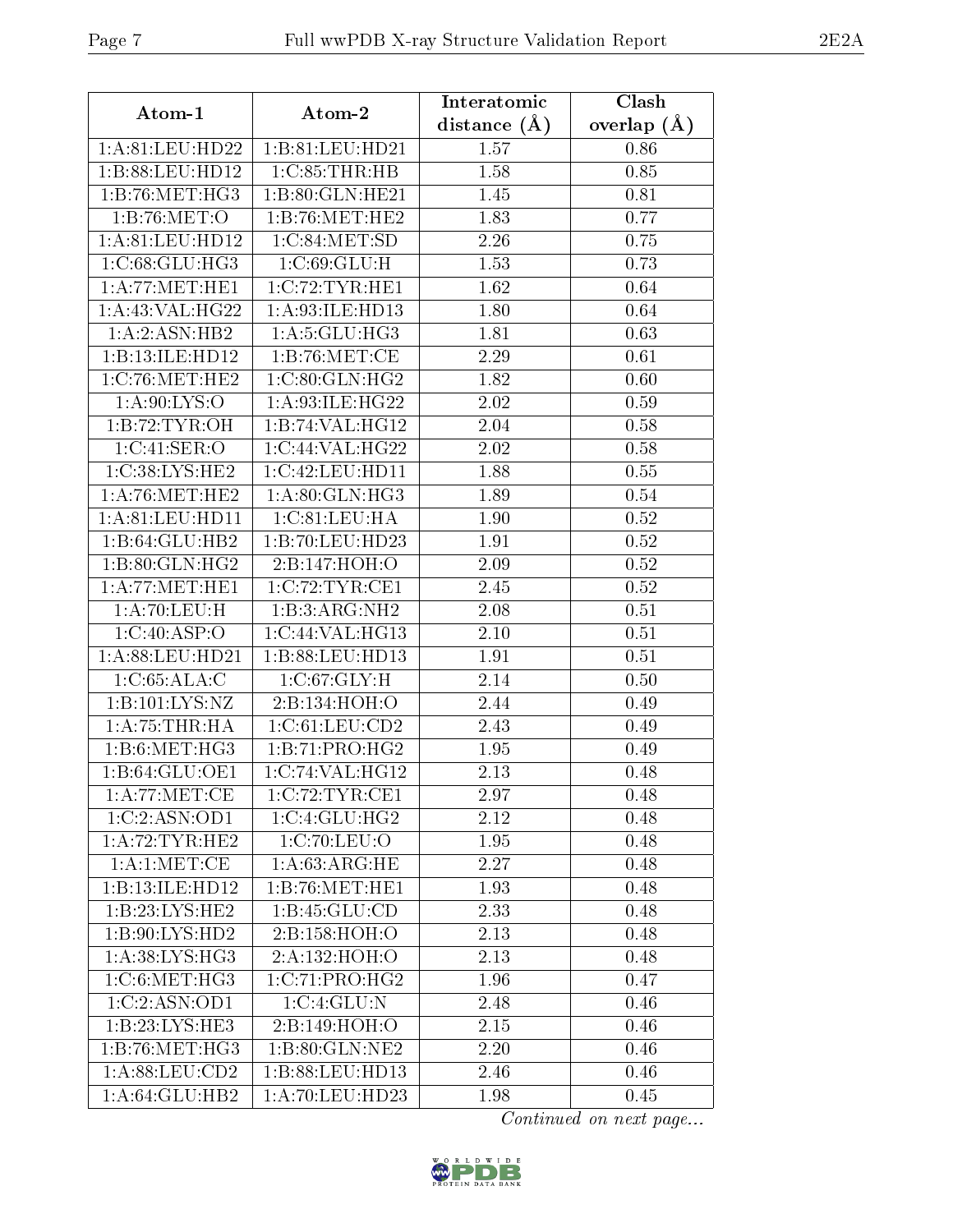|                   |                    | Interatomic    | Clash         |
|-------------------|--------------------|----------------|---------------|
| Atom-1            | Atom-2             | distance $(A)$ | overlap $(A)$ |
| 1: B:69: GLU: HG2 | 1:C:3:ARG:HD3      | 1.99           | 0.45          |
| 1: A:35:ASP:HB3   | 2:A:153:HOH:O      | 2.16           | 0.44          |
| 1: B:6: MET:CG    | 1:B:71:PRO:HG2     | 2.47           | 0.44          |
| 1:C:68:GLU:C      | 1:C:69:GLU:HG2     | 2.38           | 0.44          |
| 1:A:77:MET:SD     | 1:B:77:MET:SD      | 3.16           | 0.44          |
| 1:C:2:ASN:C       | 1:C:71:PRO:HG3     | 2.39           | 0.43          |
| 1:B:70:LEU:H      | 1:C:3:ARG:NH2      | 2.15           | 0.43          |
| 1:B:88:LEU:HD23   | 1:B:88:LEU:O       | 2.18           | 0.43          |
| 1:B:23:LYS:HE2    | 1: B: 45: GLU: OE2 | 2.19           | 0.43          |
| 1:B:13:ILE:HD12   | 1:B:76:MET:HE3     | 2.00           | 0.43          |
| 1:C:20:ALA:HB2    | 1:C:49:CYS:HB2     | 2.01           | 0.43          |
| 1: A:76: MET:O    | 1: A:76:MET:HE2    | 2.19           | 0.42          |
| 1:C:13:ILE:HD12   | 1:C:76:MET:CE      | 2.49           | 0.42          |
| 1:B:64:GLU:CD     | 1:C:74:VAL:HG12    | 2.40           | 0.41          |
| 1:A:27:ALA:HB3    | 1: A:93: ILE: HD11 | 2.01           | 0.41          |
| 1: A:81:LEU:O     | 1: A:85:THR:HG23   | 2.20           | 0.41          |
| 1: A:6: MET:HE2   | 1:A:70:LEU:HB3     | 2.02           | 0.41          |
| 1: A:64: GLU:CD   | 1:B:74:VAL:HG22    | 2.41           | 0.41          |

Continued from previous page...

There are no symmetry-related clashes.

### 5.3 Torsion angles  $(i)$

#### 5.3.1 Protein backbone (i)

In the following table, the Percentiles column shows the percent Ramachandran outliers of the chain as a percentile score with respect to all X-ray entries followed by that with respect to entries of similar resolution.

The Analysed column shows the number of residues for which the backbone conformation was analysed, and the total number of residues.

| Mol | Chain   | Analysed        | Favoured     | Allowed  | <b>Outliers</b> | Percentiles           |
|-----|---------|-----------------|--------------|----------|-----------------|-----------------------|
|     | А       | 102/105(97%)    | $102(100\%)$ |          |                 | $100$   $100$         |
|     | B       | 102/105(97%)    | $102(100\%)$ |          |                 | 1100                  |
|     | $\rm C$ | $95/105(90\%)$  | 90(95%)      | $2(2\%)$ | 3(3%)           | $\vert 1 \vert$<br> 4 |
| All | All     | $299/315(95\%)$ | 294 $(98\%)$ | $2(1\%)$ | $3(1\%)$        | 11<br>15              |

All (3) Ramachandran outliers are listed below:

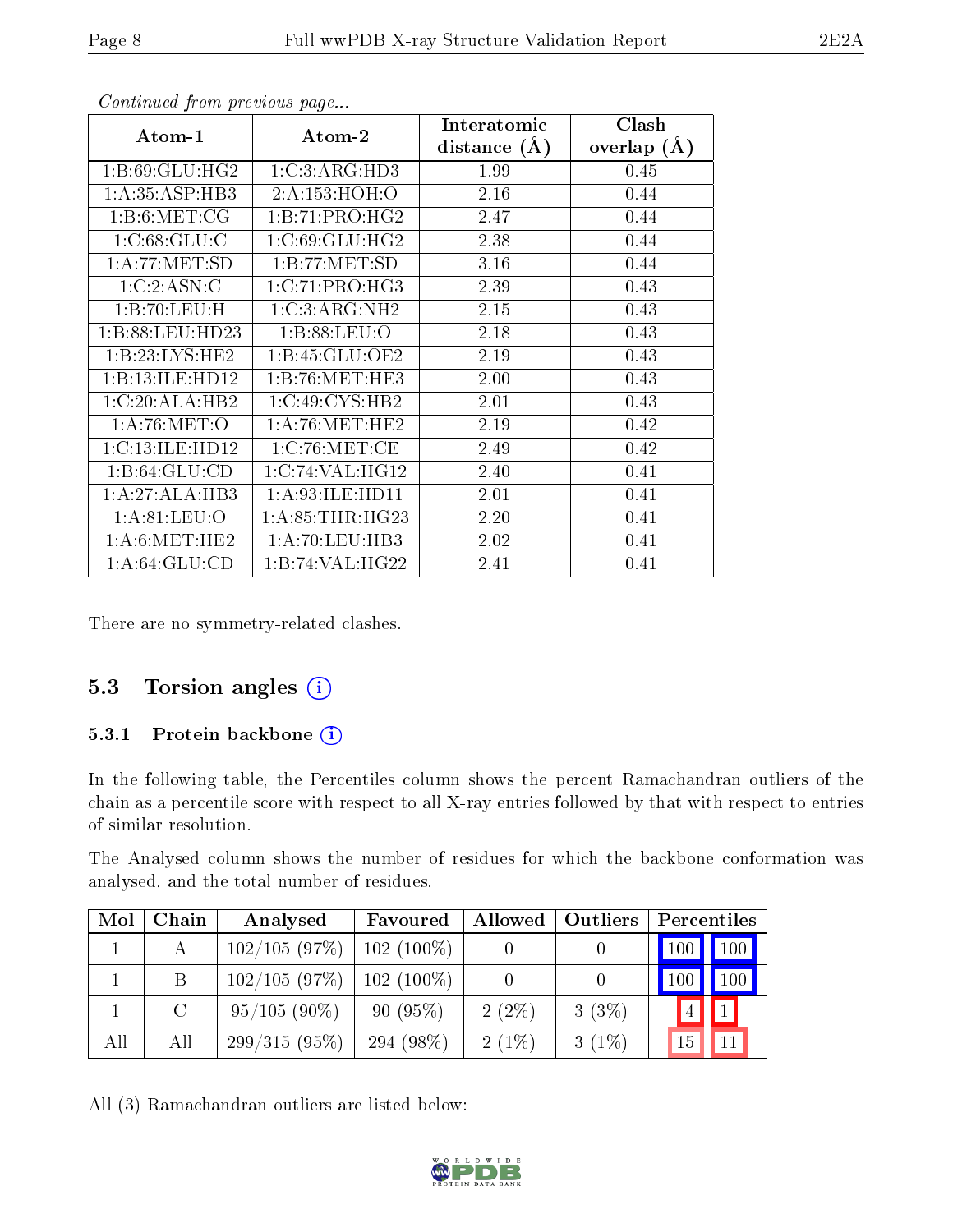| Mol | Chain | Res | Type   |
|-----|-------|-----|--------|
|     |       | 59  | GLU    |
|     |       |     | L. HIL |
|     |       | 68  | CL H   |

#### 5.3.2 Protein sidechains  $(i)$

In the following table, the Percentiles column shows the percent sidechain outliers of the chain as a percentile score with respect to all X-ray entries followed by that with respect to entries of similar resolution.

The Analysed column shows the number of residues for which the sidechain conformation was analysed, and the total number of residues.

| Mol | Chain | Analysed         | Rotameric    | Outliers | <b>Percentiles</b> |     |
|-----|-------|------------------|--------------|----------|--------------------|-----|
|     |       | $82/83$ (99%)    | 81 (99%)     | $1(1\%)$ | 471                | 77  |
|     | В     | $82/83$ (99%)    | 82 $(100\%)$ |          | 100                | 100 |
|     | C     | 78/83 (94%)      | 77 (99%)     | $1(1\%)$ | 69                 | 75  |
| All | All   | $242/249$ (97\%) | 240 $(99\%)$ | $2(1\%)$ | 81                 | 86  |

All (2) residues with a non-rotameric sidechain are listed below:

| Mol | ${\rm Chain}$ | Res | Type |
|-----|---------------|-----|------|
|     |               |     |      |
|     |               |     |      |

Some sidechains can be flipped to improve hydrogen bonding and reduce clashes. All (3) such sidechains are listed below:

| Mol | Chain | Res | Type |
|-----|-------|-----|------|
|     |       | 57  | GLN  |
|     |       | 57  | GL N |
|     |       |     |      |

#### 5.3.3 RNA (i)

There are no RNA molecules in this entry.

### 5.4 Non-standard residues in protein, DNA, RNA chains (i)

There are no non-standard protein/DNA/RNA residues in this entry.

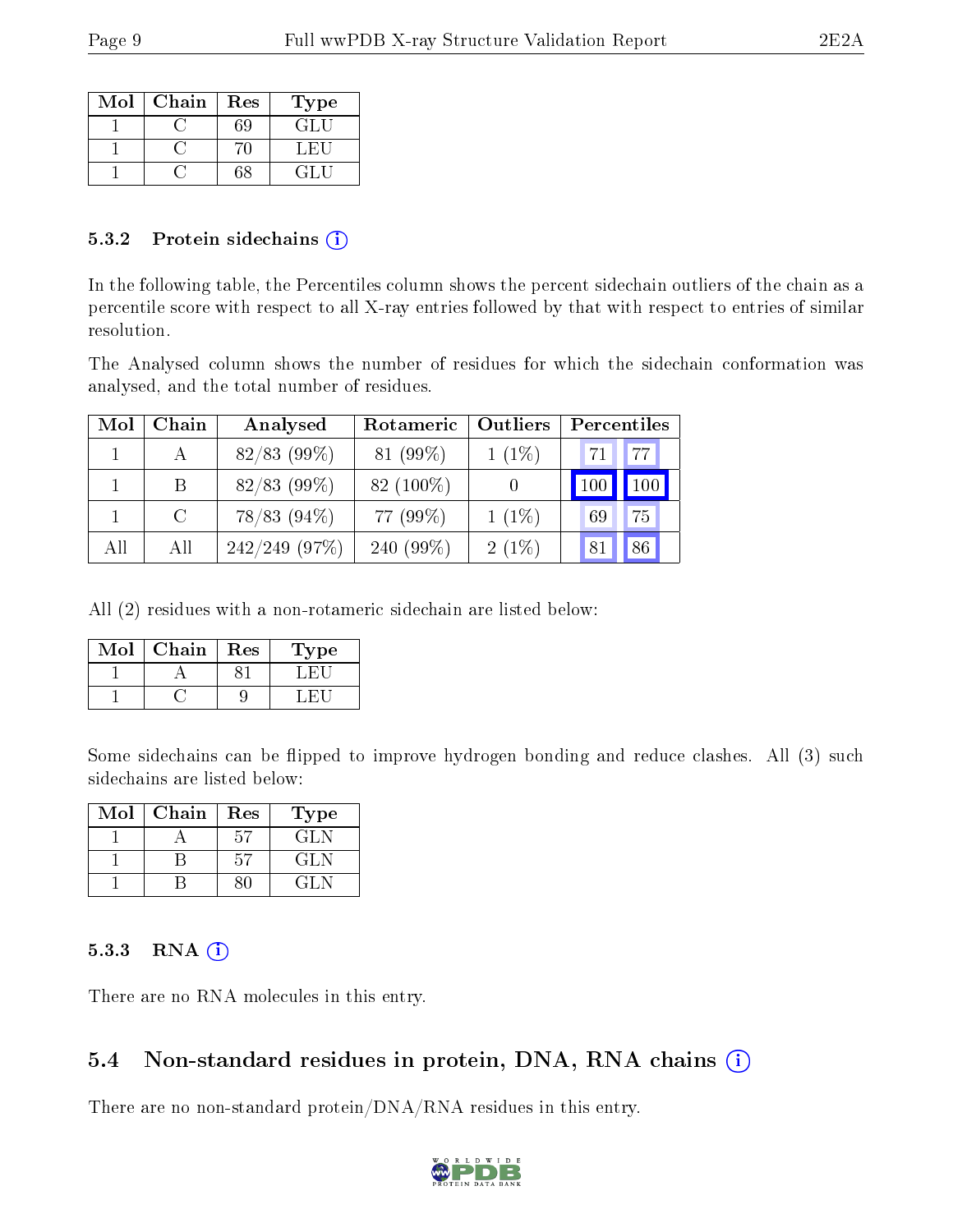#### 5.5 Carbohydrates (i)

There are no carbohydrates in this entry.

### 5.6 Ligand geometry  $(i)$

There are no ligands in this entry.

### 5.7 [O](https://www.wwpdb.org/validation/2017/XrayValidationReportHelp#nonstandard_residues_and_ligands)ther polymers  $(i)$

There are no such residues in this entry.

### 5.8 Polymer linkage issues  $(i)$

There are no chain breaks in this entry.

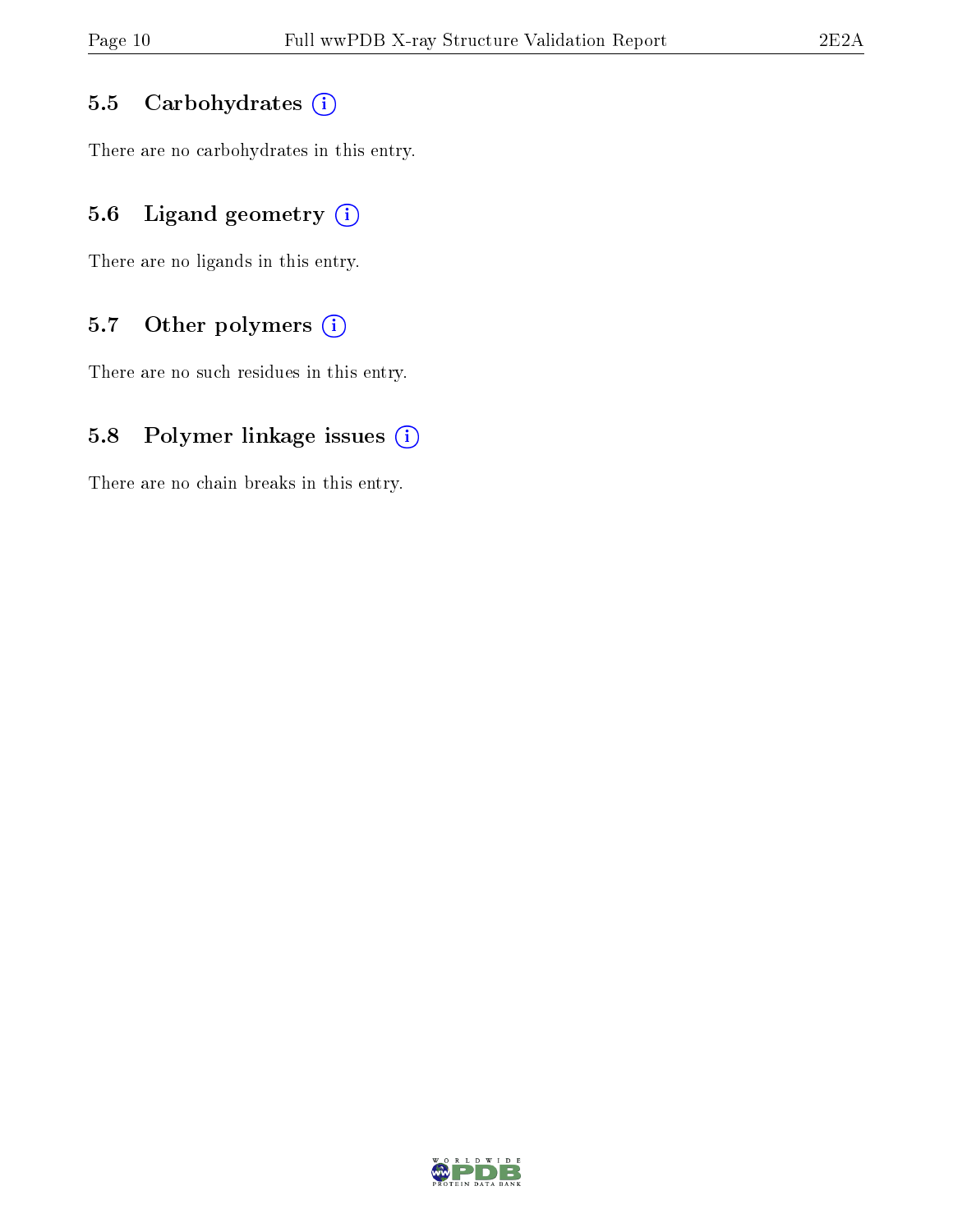# 6 Fit of model and data  $(i)$

### 6.1 Protein, DNA and RNA chains  $(i)$

In the following table, the column labelled  $#RSRZ> 2'$  contains the number (and percentage) of RSRZ outliers, followed by percent RSRZ outliers for the chain as percentile scores relative to all X-ray entries and entries of similar resolution. The OWAB column contains the minimum, median,  $95<sup>th</sup>$  percentile and maximum values of the occupancy-weighted average B-factor per residue. The column labelled ' $Q< 0.9$ ' lists the number of (and percentage) of residues with an average occupancy less than 0.9.

| Mol | Chain         | Analysed     | ${ <\hspace{-1.5pt}{\mathrm{RSRZ}} \hspace{-1.5pt}>}$ | $\#\text{RSRZ}{>}2$                | $OWAB(A^2)$    | Q <sub>0.9</sub> |
|-----|---------------|--------------|-------------------------------------------------------|------------------------------------|----------------|------------------|
|     |               | 104/105(99%) | 0.24                                                  | $4(3\%)$ 40<br>46                  | 26, 40, 66, 81 |                  |
|     | B.            | 104/105(99%) | 0.31                                                  | $5(4\%)$ 30<br>36                  | 24, 34, 57, 78 |                  |
|     | $\mathcal{C}$ | 99/105(94%)  | 0.38                                                  | $11 (11\%)$ 5 7                    | 28, 46, 75, 87 |                  |
| All | All           | 307/315(97%) | 0.31                                                  | $20(6\%)$<br>23<br>18 <sup>1</sup> | 24, 40, 70, 87 |                  |

All (20) RSRZ outliers are listed below:

| Mol            | Chain                   | Res              | Type                   | <b>RSRZ</b>      |
|----------------|-------------------------|------------------|------------------------|------------------|
| $\mathbf{1}$   | $\mathcal C$            | 67               | <b>GLY</b>             | 5.2              |
| $\overline{1}$ | $\overline{\rm A}$      | 104              | <b>ALA</b>             | $5.2\,$          |
| $\overline{1}$ | $\overline{\mathrm{B}}$ | 104              | <b>ALA</b>             | 5.1              |
| $\overline{1}$ | $\overline{\text{C}}$   | 68               | $\overline{{\rm GLU}}$ | 4.7              |
| $\overline{1}$ | $\overline{\rm A}$      | $\overline{2}$   | <b>ASN</b>             | 3.8              |
| $\overline{1}$ | $\overline{\rm C}$      | $\overline{103}$ | $\rm{GLY}$             | $\overline{3.3}$ |
| $\overline{1}$ | $\overline{\rm A}$      | $\overline{4}$   | GLU                    | 3.3              |
| $\overline{1}$ | $\overline{\rm C}$      | 104              | <b>ALA</b>             | 3.0              |
| $\mathbf{1}$   | $\overline{\rm C}$      | $\overline{4}$   | GLU                    | 2.9              |
| $\mathbf{1}$   | $\overline{\rm C}$      | 69               | GLU                    | 2.8              |
| $\overline{1}$ | $\overline{\rm C}$      | $\overline{2}$   | <b>ASN</b>             | 2.7              |
| $\overline{1}$ | $\boldsymbol{B}$        | $\overline{4}$   | GLU                    | 2.6              |
| $\overline{1}$ | $\overline{\rm C}$      | $\overline{3}$   | ARG                    | 2.6              |
| $\overline{1}$ | $\overline{\mathbf{B}}$ | 87               | ILE                    | 2.5              |
| $\mathbf{1}$   | B                       | 3                | $\rm{ARG}$             | 2.5              |
| $\overline{1}$ | $\overline{\mathrm{B}}$ | 83               | <b>LEU</b>             | 2.4              |
| $\overline{1}$ | $\mathcal{C}$           | 35               | <b>ASP</b>             | 2.1              |
| $\overline{1}$ | $\overline{\rm A}$      | $72\,$           | <b>TYR</b>             | 2.1              |
| $\mathbf{1}$   | $\overline{\rm C}$      | 70               | <b>LEU</b>             | 2.0              |
| $\overline{1}$ | Ć                       | $\mathbf{1}$     | MET                    | 2.0              |